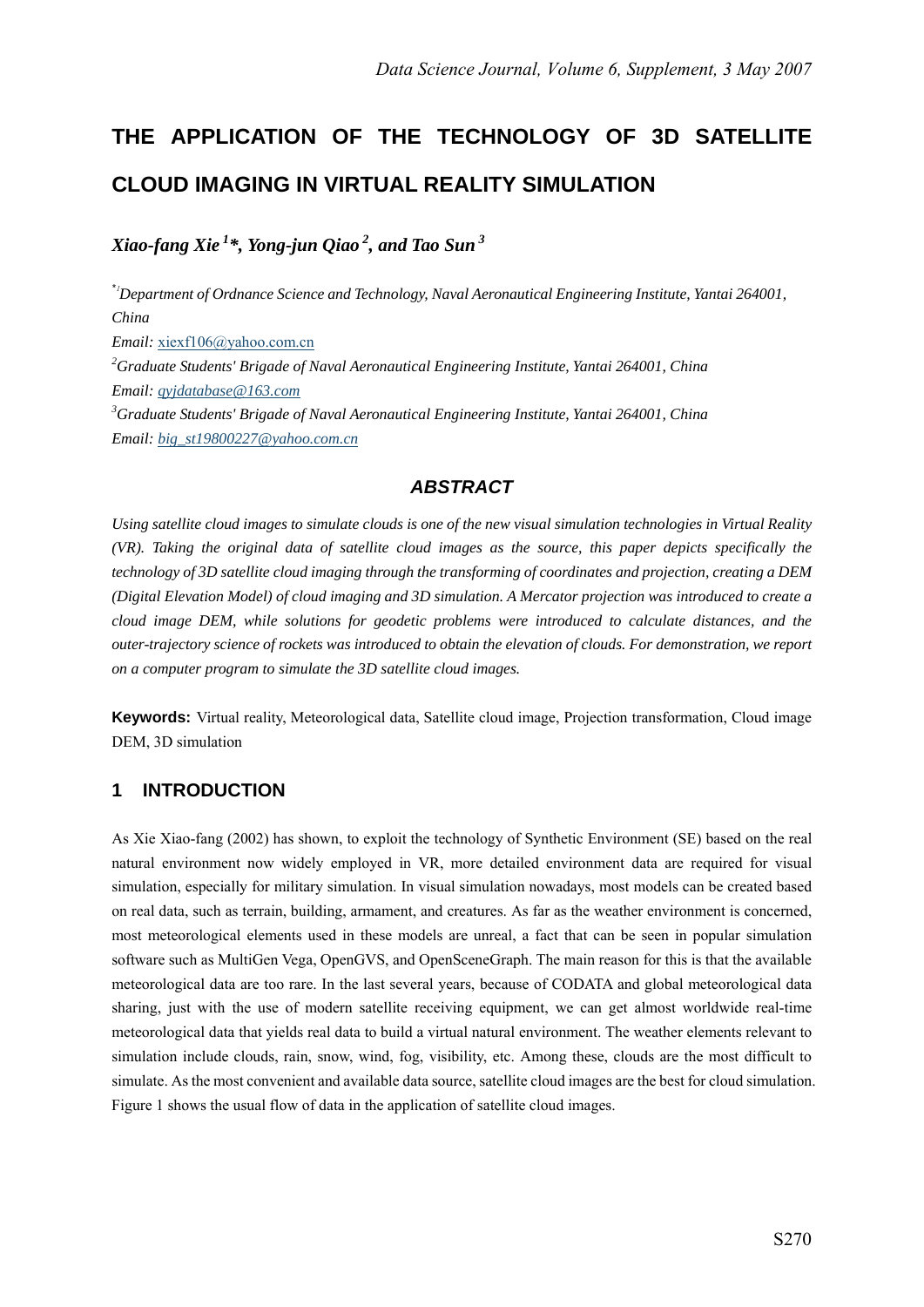

**Figure 1.** The usual flow of the application of satellite cloud image

#### **2 PROJECTION TRANSFORMATION OF SATELLITE CLOUD IMAGES**

The cloud image abstracted from original data is an image of the global disk, 2048×2048 in dimension. Because the disk image is an inextensible spherical surface, and the scale in different area is different, it must be projected into a square image by transformation. Projection transformation establishes the functional relationship between geographical coordinates and Cartesian coordinates. It can be formulated as

$$
x = f_1(L, B) \quad y = f_2(L, B) \tag{1}
$$

where  $(x, y)$  are the Cartesian coordinates and  $(L, B)$  are the geographical coordinates. Equation (1) is the general equation of projection transformation. For different projections, the expressions of  $f_1$  and  $f_2$  differ accordingly.

#### **2.1 Calculating the geographic coordinates**

Other than the common projection, the geographic coordinates of a point in the disk image are unknown, and we must get its geographic coordinates before the projection. Using the information of location, we can get the number of the first scan line and the pixel number of the first scan column, together with the numbers of scan lines and the numbers of pixels in 25 by 25 lattices. By virtue of these data, we can calculate the geographic coordinates and pixel coordinates of every point within a lattice. Every point that does not belong to a lattice must be in a quadrangle whose vertices are four points in the lattice. Thus, the geographic coordinates of this point can be expressed by the coordinates of these four points. Because the space between two grids is small, the longitude or latitude can be regarded as straight. In this quadrangle, take the geographic coordinates of  $A_i$  ( $B_i$ ,  $L_i$ ), where  $A_i$  is one of clockwise four vertexes. Its pixel coordinates are  $(x_i, y_i)$ . Then the geographic coordinates  $(B_p, L_p)$  of a point in this quadrangle can be calculated from Equation (2).

$$
B_p = B_1 \times i + B_2 \times (1 - i)
$$
  
\n
$$
L_p = L_1 \times j + L_4 \times (1 - j)
$$
\n(2)

where i and j are the roots of the Equation (3).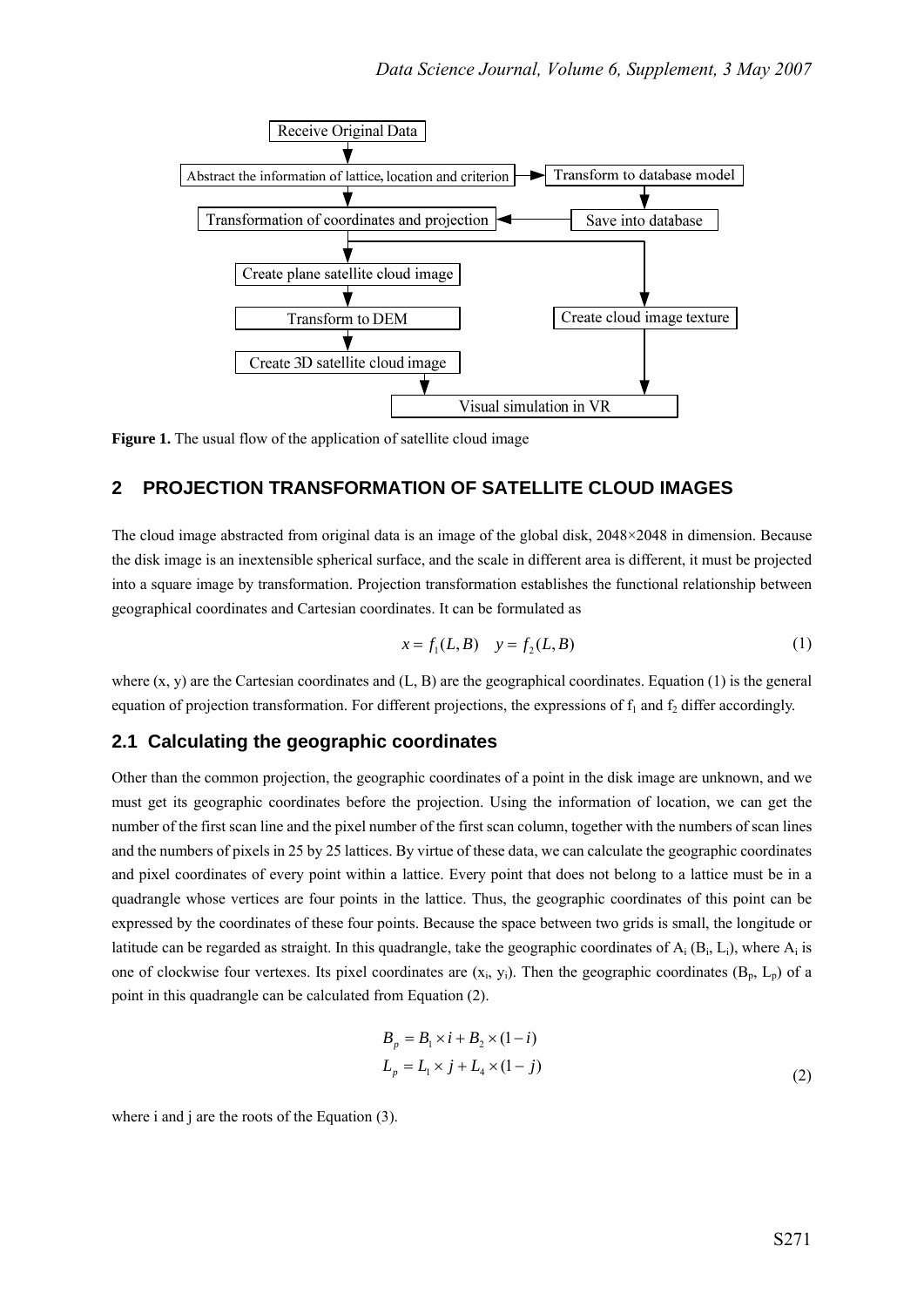$$
\frac{(y-y_2)+i\times(y_2-y_1)}{(x-x_2)+i\times(x_2-x_1)} = \frac{(y_3-y_2)+i\times(y_4-y_1+y_2-y_3)}{(x_3-x_2)+i\times(x_4-x_1+x_2-x_3)}
$$
\n
$$
\frac{(y-y_4)+j\times(y_4-y_1)}{(x-x_4)+j\times(x_4-x_1)} = \frac{(y_2-y_1)+j\times(y_2-y_1+y_4-y_3)}{(x_2-x_1)+j\times(x_2-x_1+x_4-x_3)}
$$
\n(3)

This method is faster and more precise than the method of line and row scanning.

#### **2.2 Projection transformation**

In the transformation between Cartesian coordinates and geographic coordinates, projection plays an important role. Hua Yi-xin & Wu Sheng. (2001) have shown that the common projections of satellite cloud images include Mercator cylindrical projection, Lambert conic projection, Stereographic projection, Gauss-Krüger projection, etc. In these projections, the Mercator cylindrical projection has valuable characteristics in that the grid composed of longitudes or latitudes is a rectangle after projection, which is suitable for creating cloud image DEM. Moreover, because the image projected is a rectangle, it is easy to join several cloud images into a larger composite image.



**Figure 2.** The principle of Mercator projection of satellite cloud image

Figure 2 illustrates the Mercator projection of satellite cloud images. After the projection, the points A, B, C, D, and P were mapped into the points A′, B′, C′, D′, and P′, where A and B, C and D are in the same latitude respectively. Also, A and D, B and C are in the same longitude respectively. According to the principle of projection, the corresponding points will still lie on the same longitudes and latitudes. The relationship of point P and point P′ is given by Equation (4).

$$
\frac{AE}{EB} = \frac{DF}{FC} = \frac{i}{1-i} = \frac{A'E'}{E'B'} = \frac{D'F'}{F'C'}
$$
\n
$$
\frac{AG}{GD} = \frac{BH}{HC} = \frac{j}{1-j} = \frac{A'G'}{G'D'} = \frac{B'H'}{H'C'}
$$
\n(4)

Projection transformation maps P to P′; the inverse transformation maps P′ to P. Here, we use reverse transformation, for it assures the surjection, so we need not interpolate after the projection. Meanwhile, we can calculate variables i and j conveniently by the interpolation.

Under Visual C++, assume the variable grid is a CPoint pointer, pointing to the pixel coordinates array of a 24 by 24 lattice. Then the mapping between  $P(X, Y)$  and  $P'(B, L)$  can be expressed as follows:

i = 0.2 \* (5 – B + (int)B / 5 \* 5); if (L > 0) { j = 0.2 \* (L - (int)L / 5 \* 5); if (j < 1.0E6) j = 1; } else {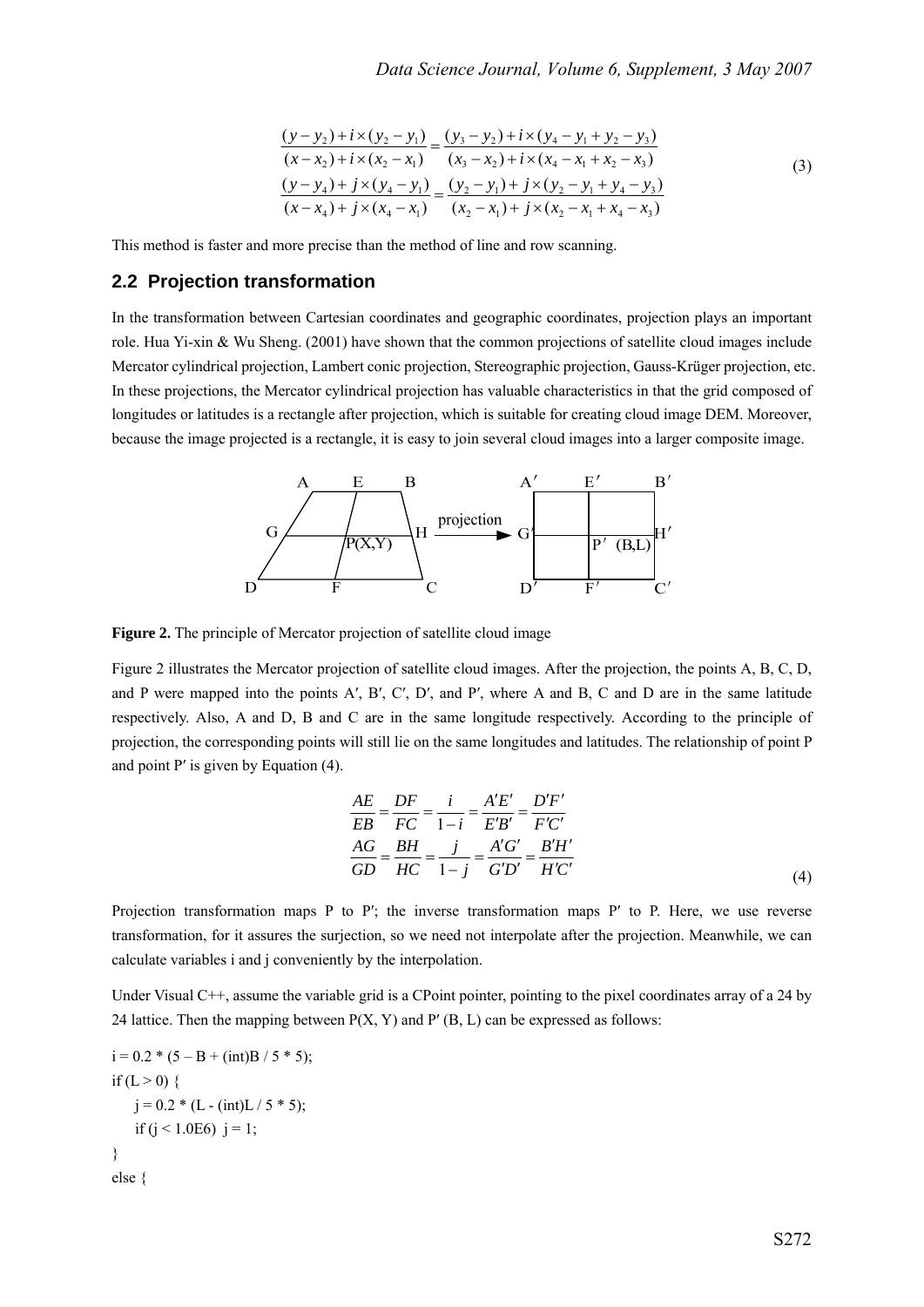$j = 0.2 * (5 + L - (int)L / 5 * 5);$ }  $X = i * j * grid[g_y * 25 + g_x]$ . $x + (1 - i) * j * grid[g_y * 25 + g_x + 1]$ . $x + i * (1 - j) * grid[g_y * 25 + g_x + 25]$ . $x + (1 - i)$  $-j + i * j$ ) grid[g<sub>y</sub> \* 25 + g<sub>x</sub> + 26].x;  $Y = i * j * grid[g_y * 25 + g_x] \cdot y + (1 - i) * j * grid[g_y * 25 + g_x + 1] \cdot y + i * (1 - j) * grid[g_y * 25 + g_x + 25] \cdot y + (1 - i)$  $-j + i * j$ ) grid[g<sub>y</sub>  $* 25 + g_x + 26$ ].y;

where  $g_x$  and  $g_y$  are the grid coordinates of point P'(B, L). Figure 3 is one part of the satellite cloud image after a Mercator projection used with the above method.



**Figure 3.** The satellite cloud image after a Mercator projection

# **3 CREATION OF A SATELLITE CLOUD IMAGE DEM**

As one kind of simulation model, the Digital Elevation Model (DEM) is widely used in Geographical Information Systems (GIS) and VR. After the Mercator projection and data sampling with the sample space in conformity to resolution, we get the data grid, together with the elevation. Finally we are able to obtain the DEM of a satellite cloud image.

#### **3.1 Distance solution of satellite cloud imaging**

Because the cloud image DEM satisfies the standards of USGS DEM, (Standards for Digital Elevation Models, 1992), first we must calculate the distance of two points  $A(B_1, L_1)$  and  $B(B_2, L_2)$  in the satellite cloud image, which is in agreement with results obtained later. The distance can be solved by the method of solutions of geodetic problems (Kong Xiang-yuan & Mei Shi-yi, 1998).

To begin the distance solution, we should convert the parameters  $B_1$ ,  $L_1$ ,  $B_2$  and  $L_2$  into radians.

 $b = B2 - B1$  $P = \sin b \cdot \cos L2$  $Q = \cos L1 \cdot \sin L2 - \sin L1 \cdot \cos L2 \cdot \cosh$  $M = \sin L1 \cdot \sin L2 + \cos L1 \cdot \cos L2 \cdot \cosh$  $A0 = \text{atan}(P/Q)$  $A1 = \text{atan}(\cos L2 \cdot \sin A0 / \text{sqrt}(1 - \cos L2 \cdot \sin A0 \cdot \cos L2 \cdot \sin A0))$  $A = \text{atan}((P \cdot \sin A0 + Q \cdot \cos A0) / M)$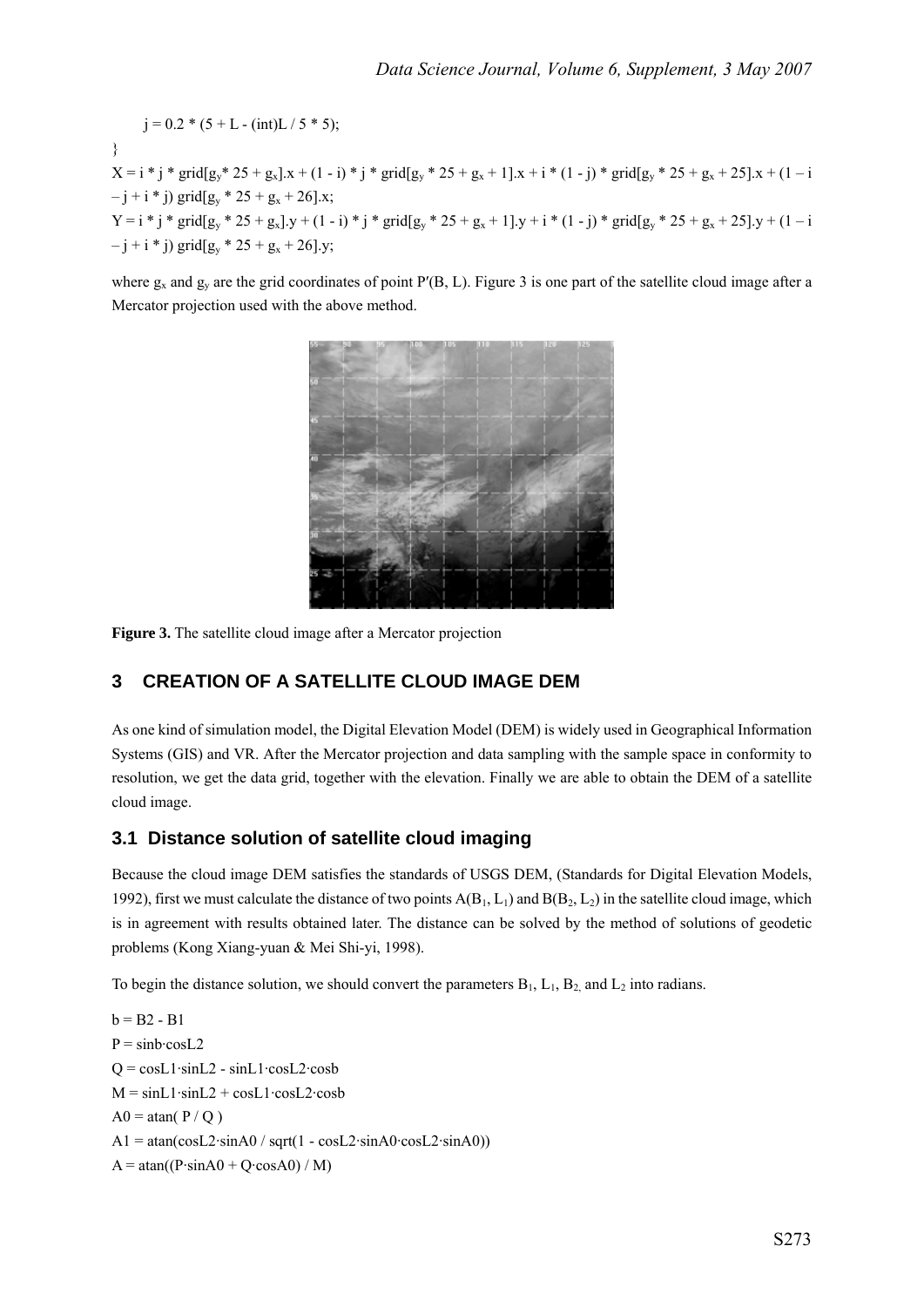$S = 6356863.020 + (10708.949 - 13.474 \cos A1) \cos A1$ 

#### $L = A \cdot S$

L is the distance required, and all other variables such as b and P are temporary variables. The constants are the elements of the Krasovsky ellipsoid.

#### **3.2 Calculation of elevation**

Wang Wen-jun (2002) has shown that the elevation of a cloud can be calculated from infrared and visible light information. These parameters are the bright temperature and albedo. Taking the bright temperature, for example, the satellite cloud image is composed of 256 grey levels. Through the transformation of bright temperature, every grey level can be converted into a corresponding temperature. If the location being simulated is above the cloud, we can just select a camber datum. Thus according to the temperature variation law with altitude, we can calculate the relative altitude because it expresses the elevation of every piece of cloud as relative altitude. If the viewpoint is variable, we must calculate the absolute altitude. As a precondition, we must get the corresponding temperature of the ground surface and the altitude of the bottom of the cloud, which all can be obtained from live meteorological data. With these data, we can create not only the cambered model of the cloud but also the closed-curve surface model of the body of the cloud.

The law that temperature varies with altitude is different in different areas and even for the same area; it also changes with time (Wu Yun-long & Zhang Yun-meng, 1999). To achieve higher simulation accuracy, we use here the outer-trajectory science of rockets for reference to calculate the elevation of clouds (Xi Ming-you, 1989).

Under standardized atmosphere and standardized meteorological conditions, the standard law of virtual temperature varies with altitude is

$$
\tau(Z) = \tau_{on} - G_1 Z \tag{5}
$$

where  $\tau_{on}$ =288.9K, G<sub>1</sub>=6.328×10<sup>-3</sup>K/m and Z is the altitude.

The transition formula of virtual temperature  $\tau(Z)$  and air temperature  $t(Z)$  is

$$
\tau(z) = \frac{273 + t(z)}{1 - \frac{3}{8} \times \frac{a(z)}{p(z)}}
$$
(6)

Where  $p(Z)$  is the overall pressure of humid air and  $a(Z)$  is the component of vapor (i.e. absolute humidity).

The meteorological conditions are different in the troposphere and stratosphere, so we need to differentiate between them.

$$
\begin{cases}\n0m < Z \le 9300m, \tau(Z) = \tau_{on} - GZ \\
9300m < Z \le 12000m, \tau(Z) = A - B(Z - 9300) + C(Z - 9300)^2 \\
12000m < Z \le 30000m, \tau(Z) = 221.5K\n\end{cases} \tag{7}
$$

In Equation (7), the constants G=B=6.328×10-3 K/m, A=230.0K, and C=1.172×10-6 K/m<sup>2</sup>.

Equation (7) is the form of standard meteorological conditions, where virtual temperature is the standard virtual temperature. In practical application, Equation 5 should be amended according to the real ground observation.

$$
\tau(Z) = \tau_{on} - G_1 Z + \tau_d \tag{8}
$$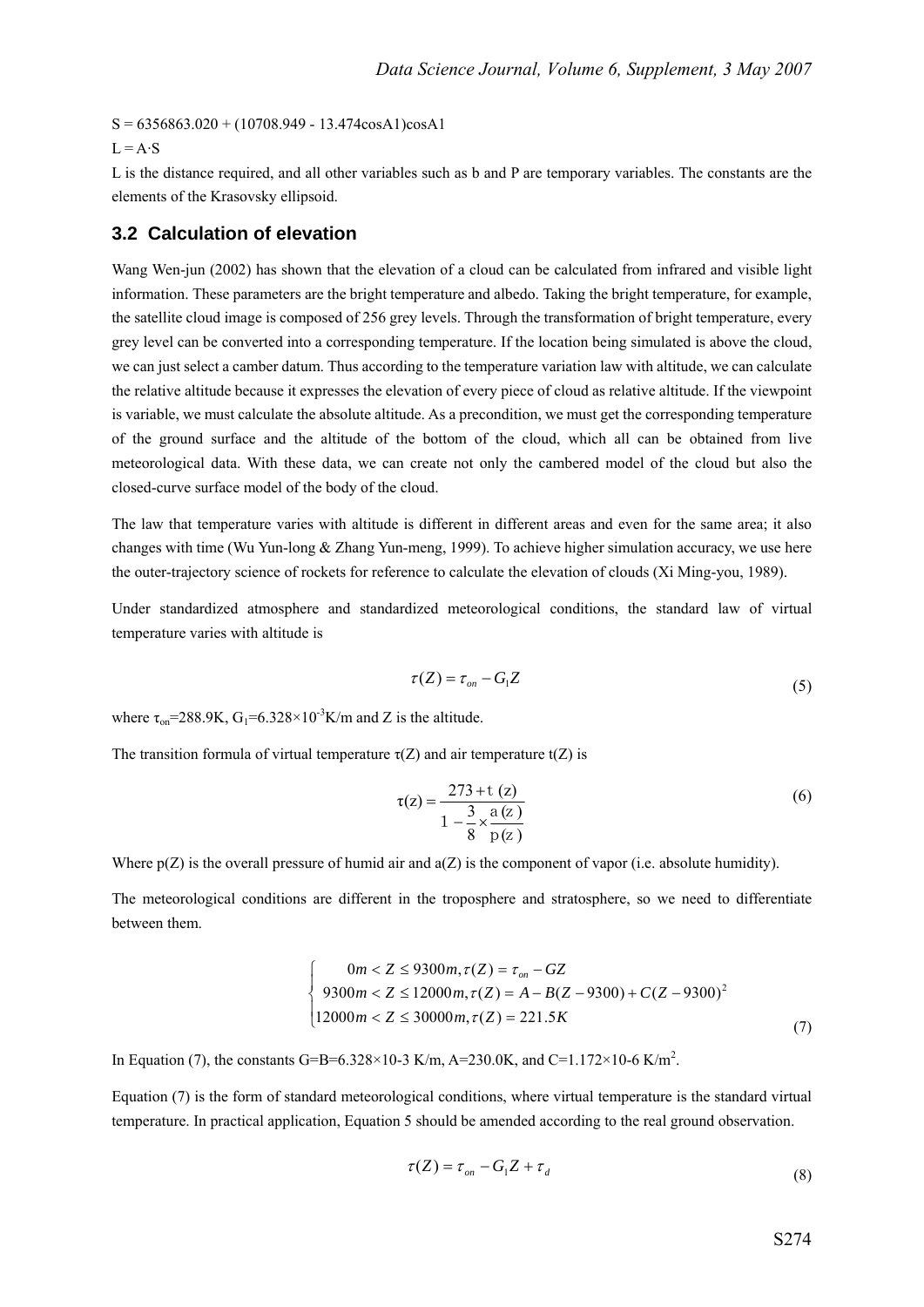Let  $Z = 0$ , then  $\tau_d = \tau(0)$  -  $\tau_{on}$ . With p(0) and a(0), we can calculate  $\tau(0)$ . Thus, after converting the temperature of the top of cloud to virtual temperature, the inverse calculation will result in the more precise altitude of the cloud.

#### **4 SIMULATION OF A 3D SATELLITE CLOUD IMAGE**

Nowadays, there are four main methods for simulating clouds in VR visual simulation. The first and simplest method is to fill the sky with blue. The second step is BOX, i.e. mapping texture on polygon. The third one is DOME, which assumes the sky is a half sphere and maps texture onto its surface. The last method introduces a sky model with seven layers: the top thin cloud layer, the cloud layer, the bottom cloud layer, and so on. For each of these layers, according to their height and brightness, we can map the corresponding texture on it (Zhao Qin-ping, 2002).

The common characteristics of the above methods are that they all use the technology of texture mapping. The cloud simulated is not the real cloud in real time, so they cannot simulate the real cloud with a 3D structure.

Here, we introduce a DEM method to simulate the real cloud. Because the satellite cloud image is represented with a color, color rendering is better than texture mapping. To create a 3D satellite cloud image, we can use many methods such Bezier camber and NURBS camber based on OpenGL (Peace Dove Studio, 2003).

Figure 4 is the 3D satellite cloud image created in Visual C++. The first step is curve interpolation of DEM data; the second is triangular approximation, and the last is color rendering. Having DEM, we can also convert it into another 3D model in Open Flight format with the software Multigen Creator. Thus we can use it as an object in software Multigen Vega.



**Figure 4.** The 3D satellite cloud image created in Visual C<sup>++</sup>

The following C++ function is a procedure to create 3D satellite cloud imaging based on OpenGL. In this function, we put many 3-order Bezier cambers together to create the full image. Suppose the mesh after sampling is an M by N grid, and the horizontal and vertical widths of cells are xStride and yStride respectively, while the number of cells is  $x_{Num}$  and  $y_{Num}$ . Variable order is the order of camber, and the pointer grid points to the data of the elevation of the image (Zhang Xiu-shan, 1999).

```
void Draw3DCloud( ) 
{ 
     float x,y,z; 
     static float ctrlpoints[4][4][3]; 
           for(int i=0; i<(M-1)/order; i++)
                for(int j=0;j<(N-1)/order;j++){
                      for(int k=0;k<(N-1)/order;k++)
```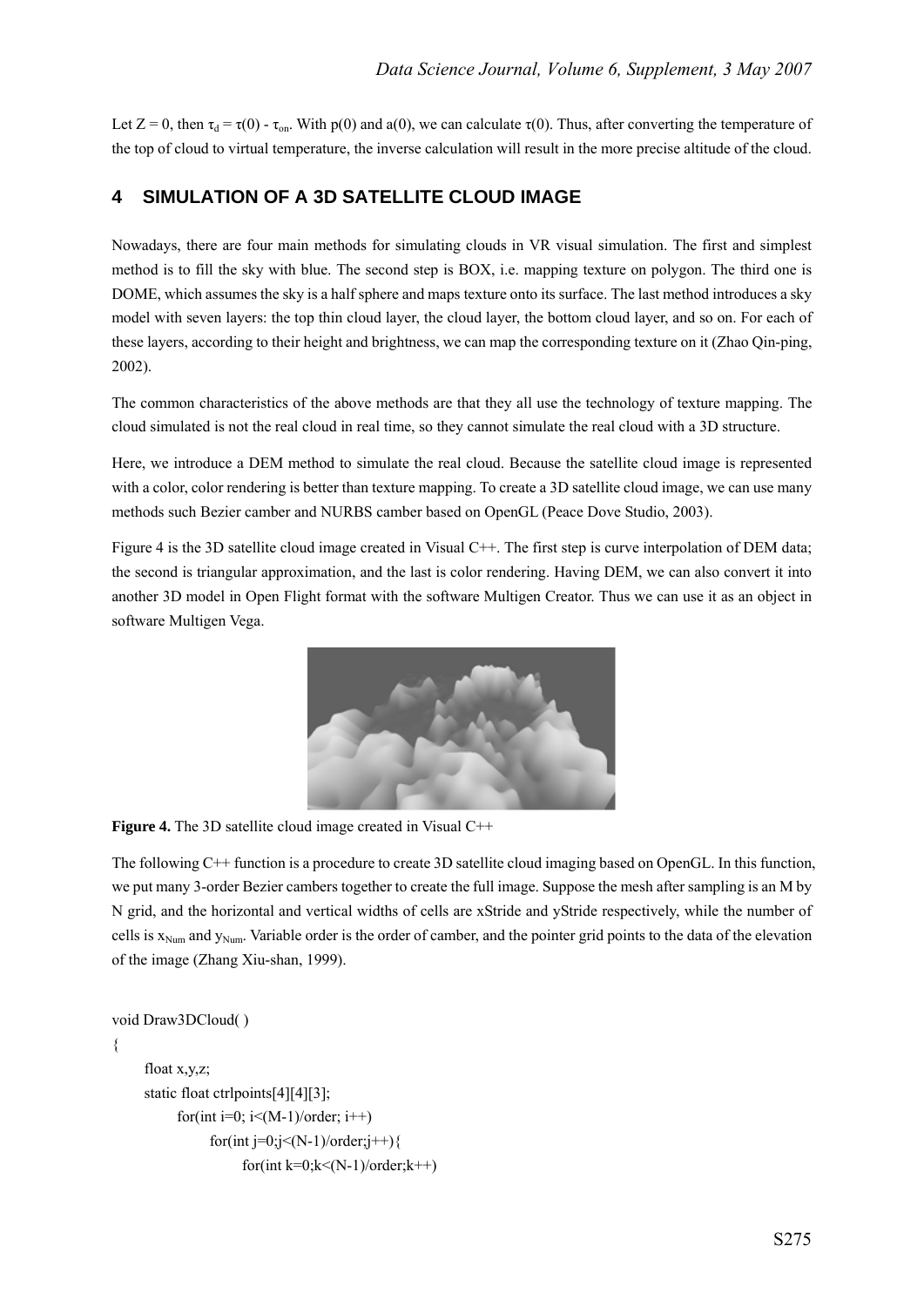```
for(int l=0;l <= order; l + + ) {
                          x=(i*order+k)*xStride; 
                          z=(j*order+l)*yStride; 
                          y=grid[(j*oem+1)*M+i*order+k]; 
                          ctrlpoints[k][l][0]=x; 
                          ctrlpoints[k][l][1]=y; 
                          ctrlpoints[k][l][2]=z; 
                     } 
                glMap2f(GL_MAP2_VERTEX_3,0,1,3,order+1,0,1,12,order+1,&ctrlpoints[0][0][0]); 
                glEvalMesh2(GL_FILL,0,xNum,0,yNum); 
          } 
}
```
# **5 CONCLUSION**

The method introduced above has achieved good visual simulation effects, which is of important applicable value in military VR and has been applied in the pre-research project of the "Tenth Five-Year-Plan" of China. The data of satellite cloud imaging is very dense and timely, so it can be applied to improve simulation precision. Thus it can be a new data source for visual simulation and military application. A problem with the calculation of the elevation of cloud image DEM is the dependency on the statistical model.

## **6 ACKNOWLEDGEMENTS**

This work was supported by the Military Grand Laboratory Foundation of China under Grant No.2110-11-201. We thank Prof. Liu Ai-dong and Dr. Wang Chang-jin for their comments and suggestions.

# **7 REFERENCES**

Hua Yi-xin & Wu Sheng. (2001) *The principle and technology of Geographical Information System*. Beijing: Liberation Army Publishing House.

Kong Xiang-yuan & Mei Shi-yi. (1998) *Control Surveying*. Wuhan: Wuhan Technical University of Surveying & Mapping Press.

Peace Dove Studio. (2003) *OpenGL high-level programming and the development of visual system*. Beijing: China WaterPower Press.

*Standards for Digital Elevation Models*. (1992) U.S. Department of the Interior U.S. Geological Survey National Mapping Division.

Wang Wen-jun. (2002) The second developing of WT-8D Geostationary Meteorological Satellite Data Processing System. *Military meteorology* (1), pp 39.

Wu Yun-long & Zhang Yun-meng. (1999) *The theory of accuracy parameter of self-propelled antiaircraft gun weapon system*. Beijing: The Publishing House of National Defence Industry.

Xi Ming-you. (1989) *Outer- trajectory science of rocket*. Beijing: The Publishing House of Ordnance Industry.